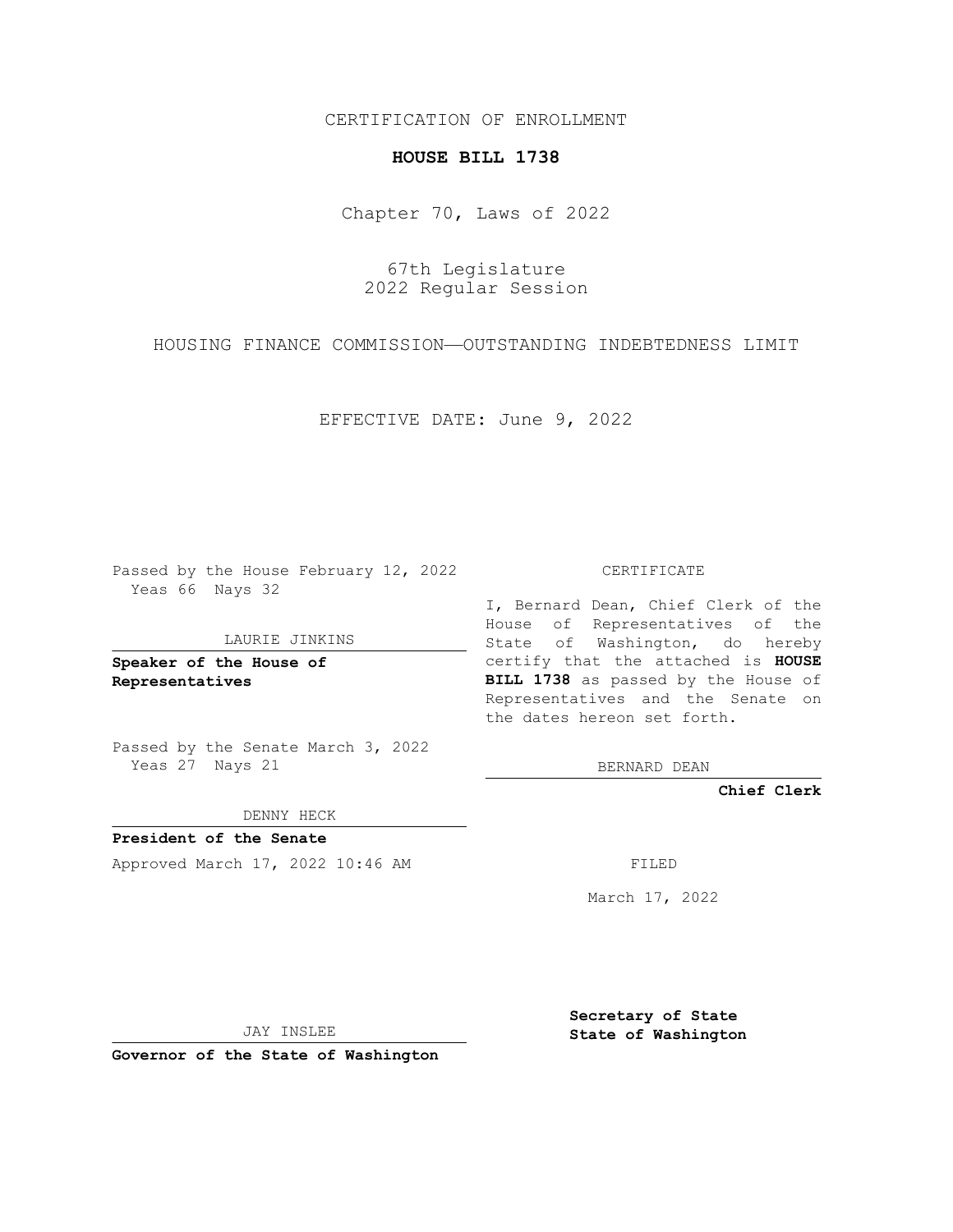## **HOUSE BILL 1738**

Passed Legislature - 2022 Regular Session

**State of Washington 67th Legislature 2022 Regular Session**

**By** Representatives Peterson, Bateman, Macri, Wylie, Tharinger, and Ormsby; by request of Housing Finance Commission

Prefiled 01/04/22. Read first time 01/10/22. Referred to Committee on Housing, Human Services & Veterans.

1 AN ACT Relating to changing the total amount of outstanding 2 indebtedness of the Washington state housing finance commission; and 3 amending RCW 43.180.160.

4 BE IT ENACTED BY THE LEGISLATURE OF THE STATE OF WASHINGTON:

5 **Sec. 1.** RCW 43.180.160 and 2018 c 78 s 1 are each amended to read as follows:6

 (1) The total amount of outstanding indebtedness of the 8 commission may not exceed ((eight billion dollars)) \$14,000,000,000 at any time. The calculation of outstanding indebtedness shall include the initial principal amount of an issue and shall not include interest that is either currently payable or that accrues as a part of the face amount of an issue payable at maturity or earlier redemption. Outstanding indebtedness shall not include notes or bonds as to which the obligation of the commission has been satisfied and discharged by refunding or for which payment has been provided by 16 reserves or otherwise.

 (2)(a) The Washington works housing program is created to increase opportunities for nonprofit organizations and public agencies to purchase, acquire, build, and own real property to be used for affordable housing for low and moderate-income households. The Washington works housing program is intended to provide access to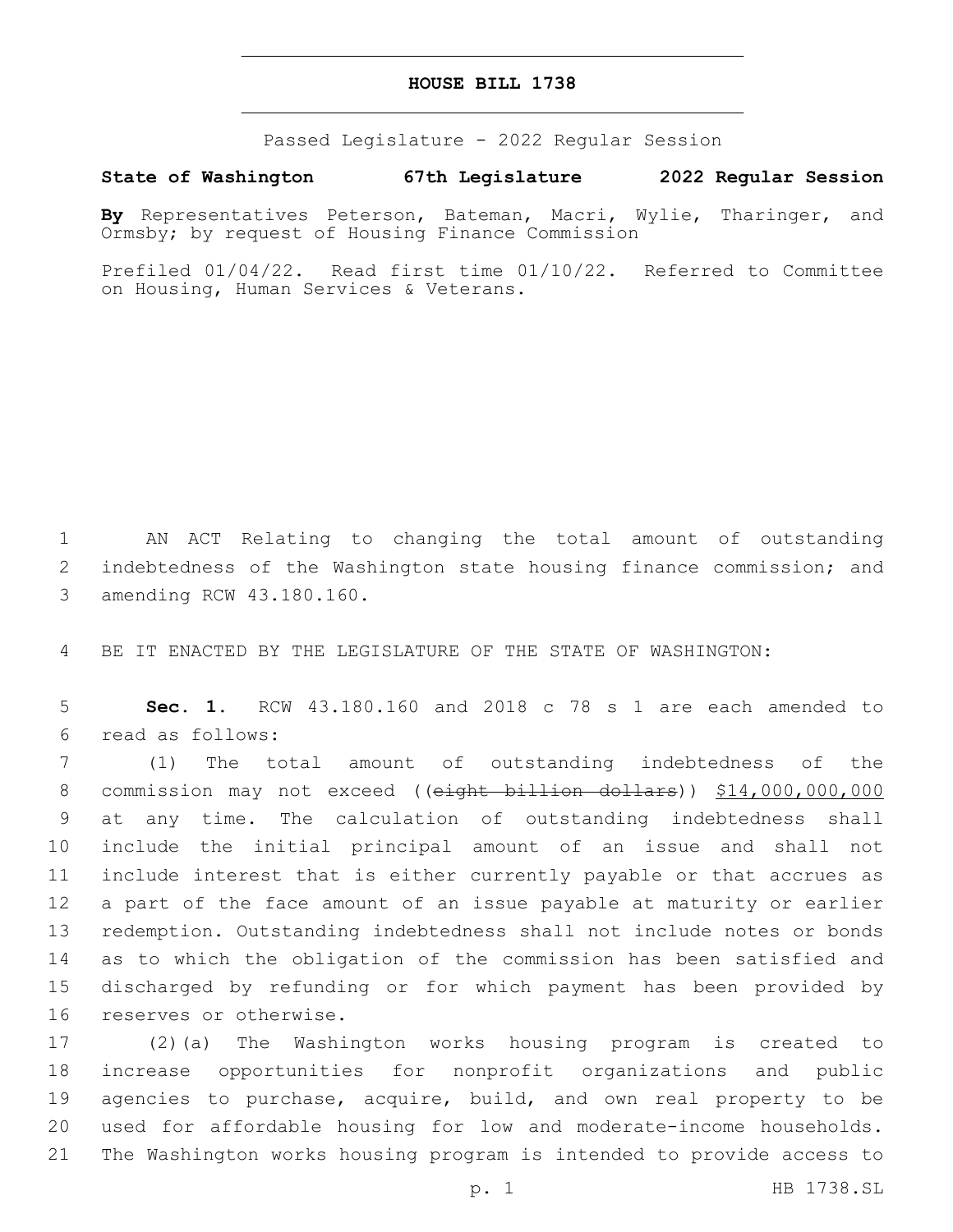new funding mechanisms and build long-term community equity by increasing the stock of permanently affordable housing owned by 3 nonprofit organizations and public agencies.

 (b) The Washington works housing program is intended to provide these opportunities for public agencies and nonprofit organizations, including those materially participating as a managing member or general partner of a partnership, limited liability company, or equivalent organization, through the issuance of tax exempt or taxable revenue bonds issued by the commission in conjunction with a subsidy necessary to make bond issues to finance affordable housing properties financially feasible. The program is intended to provide 12 financing for affordable housing that will meet the ((following)) income and rent restrictions in (c) and (d) of this subsection during the period of initial bond indebtedness and thereafter.

 (c) During the period of initial bond indebtedness under the program, the owner of the property must meet one of the following requirements: A minimum of twenty percent of the units will be occupied by households earning less than fifty percent of area median income and an additional thirty-one percent of the units will be occupied by persons earning less than eighty percent of area median income; or forty percent of the units will be occupied by households earning less than sixty percent of area median income and an additional eleven percent of the units will be occupied by households earning less than eighty percent of area median income.

 (d) After the initial bond indebtedness is retired, the rents charged for units in the project will be adjusted to be sufficient to pay reasonable operation and maintenance expenses, including necessary capital needs, and to make reasonable deposits into a reserve account with the intent of providing affordable housing to very low or low-income households for the remaining useful life of the property. The reasonableness of the rent levels must be periodically approved by the commission based on information provided 33 by the owner of the property about income, expenses, and necessary reserve levels. The determination of the commission regarding the 35 reasonableness of the rent levels will be final.

 (e) The commission will enter into a recorded regulatory agreement with the borrower at the time of the issuance of bonds under the program for the purpose of ensuring that the property will meet the income and rent restrictions established in this section. The commission may charge such compliance fees as necessary to ensure